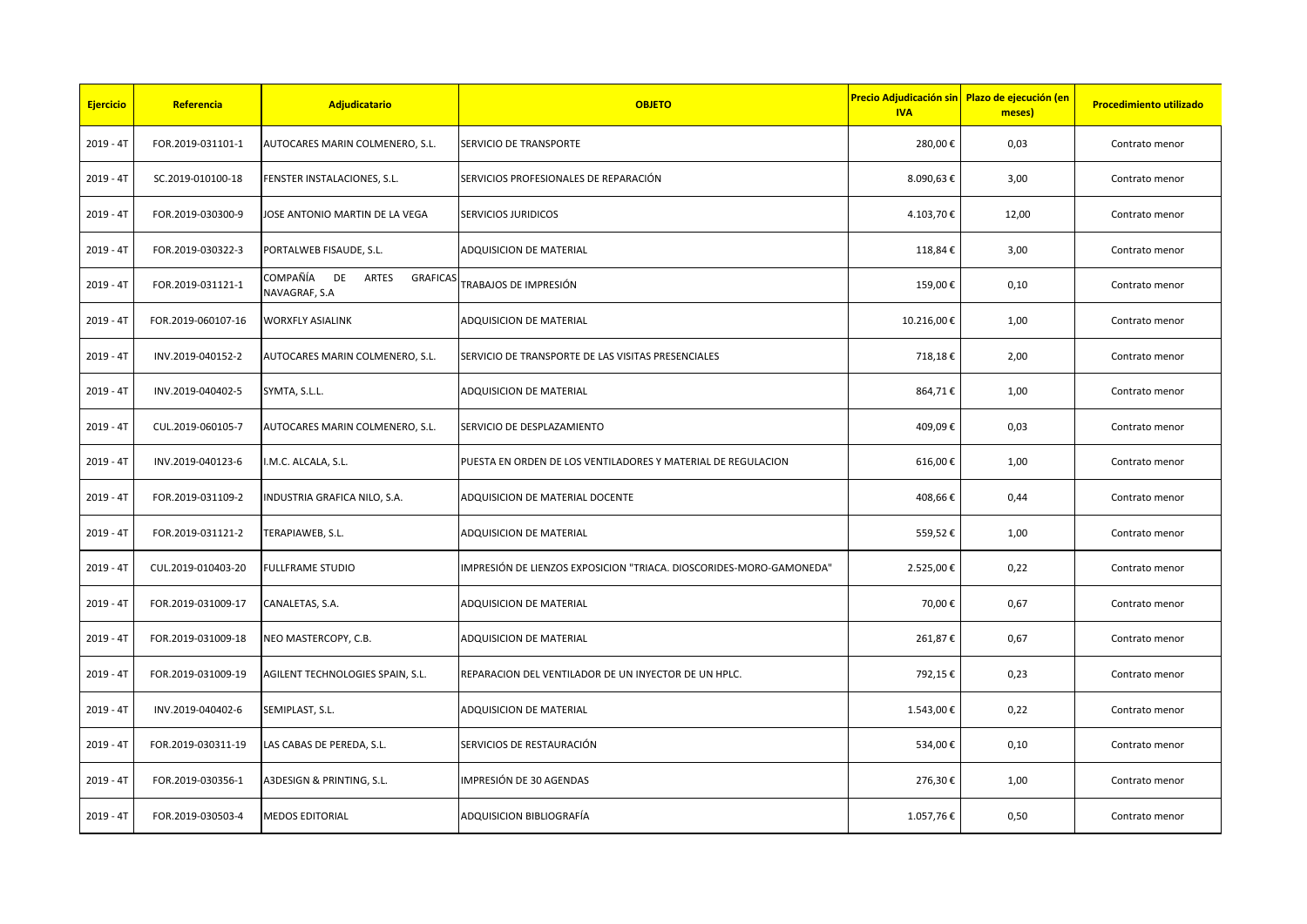| $2019 - 4T$ | CUL.2019-060105-8  | AUTOCARES ALONSO, S.L.                         | SERVICIO DE DESPLAZAMIENTO                                                                                                                                                                       | 1.350,00€  | 0,03  | Contrato menor |
|-------------|--------------------|------------------------------------------------|--------------------------------------------------------------------------------------------------------------------------------------------------------------------------------------------------|------------|-------|----------------|
| $2019 - 4T$ | FOR.2019-030355-2  | ERGON CREACION, S.A.                           | ADQUISICION DE MANUALES DE CLASIFICACION Y TRIAGE DEL PACIENTE<br>PEDIATRICO EN URGENCIAS PARA LA 13ª EDICION DEL CURSO DE CLASIFICACION Y<br>TRIAGE PEDIATRICO EN URGENCIAS. 25 DE OCTUBRE 2019 | 585,00€    | 0,22  | Contrato menor |
| $2019 - 4T$ | FOR.2019-031101-2  | <b>GEOTECNICAL</b>                             | REALIZACION DE SONDEO MECANICO DE RECUPERACION DE TESTIGO Y SELLADO<br>POSTERIOR CON COLOCACION DE ARQUETA MECANICA                                                                              | 500,00€    | 0,03  | Contrato menor |
| $2019 - 4T$ | FOR.2019-060106-1  | TRUCCO COPIAS                                  | <b>IMPRENTA</b>                                                                                                                                                                                  | 59,50€     | 0,22  | Contrato menor |
| $2019 - 4T$ | INV.2019-040402-7  | TALLERES MECANICOS V. FORNE, S.L.              | ADQUISICION DE MATERIAL                                                                                                                                                                          | 11.368,45€ | 0,44  | Contrato menor |
| $2019 - 4T$ | FOR.2019-030368-1  | CATISLA, S.L.                                  | TRABAJOS DE REFORMA CLINICA FISIOTERAPIA                                                                                                                                                         | 3.516,50€  | 1,00  | Contrato menor |
| $2019 - 4T$ | CONG.2019-030614-5 | JUAN PEDRO FABA CASCALES                       | ADQUISICION DE CARTELES                                                                                                                                                                          | 41,32€     | 0,07  | Contrato menor |
| $2019 - 4T$ | CONG.2019-030614-6 | YUSPIN, S.L                                    | <b>ADQUISICION DE CARTELES</b>                                                                                                                                                                   | 100,00€    | 0,07  | Contrato menor |
| $2019 - 4T$ | INV.2019-040109-12 | FERRETERIA UCEDA                               | ADQUISICION DE MATERIAL                                                                                                                                                                          | 100,77€    | 0,50  | Contrato menor |
| $2019 - 4T$ | FOR.2019-030315-5  | K-TUIN SISTEMAS INFORMATICOS, S.A.             | ADQUISICION DE MATERIAL PARA LA ESCUELA DE VERANO DE CRISTALOGRAFIA                                                                                                                              | 697,51€    | 0,22  | Contrato menor |
| $2019 - 4T$ | FOR.2019-031119-1  | COMPUBLI FOTOGRAFIA, S.L.                      | SERVICIO ADAPTACIONES WEB                                                                                                                                                                        | 700,00€    | 12,00 | Contrato menor |
| $2019 - 4T$ | INV.2019-040402-8  | PHENOMENEX ESPAÑA, S.L.U.                      | ADQUISICION DE MATERIAL PARA EL ANALISIS DE MUESTRAS                                                                                                                                             | 973,74€    | 0,44  | Contrato menor |
| $2019 - 4T$ | INV.2019-040402-9  | APLICACIONES CROMATOGRAFICAS, S.L.             | <b>ADQUISICION DE MATERIAL</b>                                                                                                                                                                   | 214,20€    | 0,44  | Contrato menor |
| 2019 - 4T   | FOR.2019-030203-4  | T. FLAMENCO LOS GALLOS                         | <b>ACTIVIDAD CULTURAL</b>                                                                                                                                                                        | 152,73€    | 0,03  | Contrato menor |
| $2019 - 4T$ | FOR.2019-030203-5  | IVAN PLADEMUNT BARTRA                          | ACTIVIDAD CULTURAL                                                                                                                                                                               | 375,00€    | 0,03  | Contrato menor |
| $2019 - 4T$ | FOR.2019-030323-1  | CARPINTERÍA JUAN MORENO COBOS                  | ADQUISICIÓN E INSTALACIÓN DE UNA ESTANTERÍA                                                                                                                                                      | 1.075,62€  | 0,03  | Contrato menor |
| $2019 - 4T$ | FOR.2019-030323-2  | <b>TRAMA EDITORIAL</b>                         | PUBLICACION DEL INFORME SOBRE DERECHOS HUMANOS DE LA FEDERACION<br><b>IBEROAMERICA DEL OMBUDSMAN</b>                                                                                             | 2.950,00€  | 1,00  | Contrato menor |
| $2019 - 4T$ | FOR.2019-030524-1  | LAMBDA3, S.A.                                  | ADQUISICION DE MATERIAL DE OFICINA                                                                                                                                                               | 2.643,00€  | 0,44  | Contrato menor |
| 2019 - 4T   | FOR.2019-030529-5  | CASINO MADRID, GRAN CIRCULO DE<br>MADRID, S.A. | CENA FINAL MASTER INTERNACIONAL EN DERMATOLOGIA ESTETICA                                                                                                                                         | 2.720,00€  | 0,03  | Contrato menor |
| $2019 - 4T$ | FOR.2019-031040-3  | <b>BIOHORIZONS</b>                             | ADQUISICION DE MATERIAL QUIRURGICO                                                                                                                                                               | 3.060,00€  | 12,00 | Contrato menor |
| $2019 - 4T$ | FOR.2019-031104-2  | <b>FERPOSAN</b>                                | ADQUISICION DE MATERIAL                                                                                                                                                                          | 119,97€    | 0,67  | Contrato menor |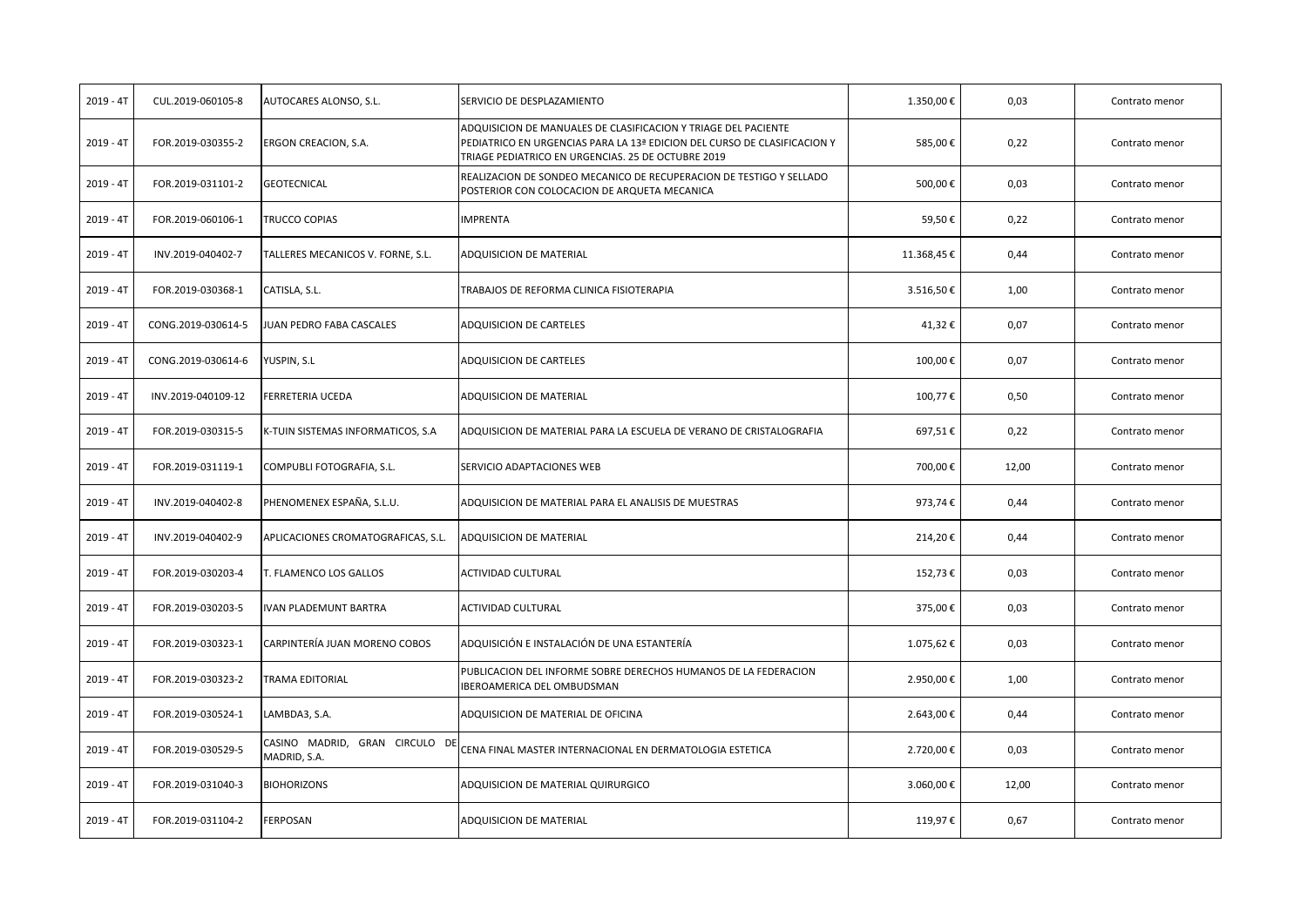| $2019 - 4T$ | INV.2019-040130-12    | <b>DIRAMICS AG</b>                                        | ADQUISICION DE 270 TRANSISTORES DE FOSFURO DE INDIO                   | 40.500,00€ | 0,67 | Contrato menor |
|-------------|-----------------------|-----------------------------------------------------------|-----------------------------------------------------------------------|------------|------|----------------|
| $2019 - 4T$ | INV.2019-040109-13    | ABONOS ALONSO, S.A.                                       | ADQUISICION DE MATERIAL                                               | 846,00€    | 0,50 | Contrato menor |
| $2019 - 4T$ | INV.2019-040109-14    | <b>GARCIA GONZALO MADERAS</b>                             | ADQUISICION DE MATERIAL                                               | 109,00€    | 0,50 | Contrato menor |
| 2019 - 4T   | INV.2019-040130-13    | <b>DIGI-KEY ELECTRONICS</b>                               | ADQUISICION DE UN AMPLIFICADOR L3 NARDA-MITEQ/LNA-20-00102600-30-10P. | 3.823,71€  | 4,00 | Contrato menor |
| $2019 - 4T$ | FOR.2019-040182-1     | EVA MUÑOZ IZQUIERDO                                       | SERVICIOS PROFESIONALES                                               | 11.250,00€ | 8,00 | Contrato menor |
| $2019 - 4T$ | CONG.2019-030613-1    | YUSPIN, S.L                                               | IMPRESIÓN DE CARTEL PARA SOPORTE X-BANNER                             | 100,00€    | 0,07 | Contrato menor |
| $2019 - 4T$ | CONG.2019-030613-2    | LARA CREATIVOS Y PUBLICISTAS, S.L.U                       | ADQUISICIÓN MATERIAL                                                  | 363,00€    | 0,50 | Contrato menor |
| $2019 - 4T$ | FOR.2019-030203-6     | AUTOCARES ALONSO, S.L.                                    | DESPLAZAMIENTO VISITA CORDOBA Y SEVILLA                               | 1.420,00€  | 0,07 | Contrato menor |
| $2019 - 4T$ | FOR.2019-030322-4     | SPORTS<br>NOSTRUMSPORT,<br><b>MEDICINE</b><br>CENTER S.L. | ADQUISICION DE MATERIAL                                               | 218,77€    | 1,00 | Contrato menor |
| $2019 - 4T$ | FOR.2019-030913-1     | PORTALWEB FISAUDE, S.L.                                   | ADQUISICION DE UNA SONSA PORTATIL INALAMBRICA                         | 3.225,21€  | 0,03 | Contrato menor |
| $2019 - 4T$ | FOR.2019-031038-3     | MARÍA DÍA MARTINEZ - LA FROLITA-                          | SERVICIO DE RESTAURACION                                              | 1.324,45€  | 0,03 | Contrato menor |
| $2019 - 4T$ | INV.2019-040109-15    | P. SERVICIOS TECNICOS<br>(Lorenzo<br>Partearroyo Rodero)  | REPARACIÓN DE UN PLOTTER HP 5000 DESIGNJET.                           | 420,00€    | 0,50 | Contrato menor |
| $2019 - 4T$ | EXP.INV.2019-040238-5 | ASOCIACION LA INSULA COLABORACTIVA                        | CONTRATACION DE UN CENTRO DE REUNIÓN                                  | 184,00€    | 0,03 | Contrato menor |
| $2019 - 4T$ | FOR.2019-050200--1    | PC COMPONENTES Y MULTIMEDIA S.L.U                         | ADQUISICION DE MATERIAL                                               | 881,12€    | 1,00 | Contrato menor |
| $2019 - 4T$ | FOR.2019-030322-5     | PRIM, S.A                                                 | ADQUISICION DE MATERIAL                                               | 2.355,37€  | 1,00 | Contrato menor |
| $2019 - 4T$ | FOR.2019-030322-6     | GRAFICA DIRECTA, S.L.                                     | ADQUISICION DE MATERIAL                                               | 1.089,00€  | 1,00 | Contrato menor |
| $2019 - 4T$ | CONG.2019-030613-3    | RESTAURANTE EL CALLEJON                                   | SERVICIO DE RESTAURACIÓN                                              | 2.363,64€  | 0,03 | Contrato menor |
| $2019 - 4T$ | CONG.2019-030613-4    | COPRISER, S.L.                                            | SERVICIO DE RESTAURACIÓN                                              | 1.625,00€  | 0,03 | Contrato menor |
| $2019 - 4T$ | FOR.2019-031009-20    | CONFECCIONES ANADE, S.A                                   | ADQUISICION DE ROPA DE LABORATORIO                                    | 384,72€    | 0,89 | Contrato menor |
| $2019 - 4T$ | INV.2019-040130-14    | GINDRE-TORNS, S.L.                                        | COBRE-TELURO CUTE (CW118C) H04 DISM 80 LG                             | 2.187,40€  | 0,22 | Contrato menor |
| $2019 - 4T$ | INV.2019-040402-10    | FMJ INGENIEROS, S.L.                                      | ADQUISICION DE MATERIAL                                               | 373,37€    | 0,44 | Contrato menor |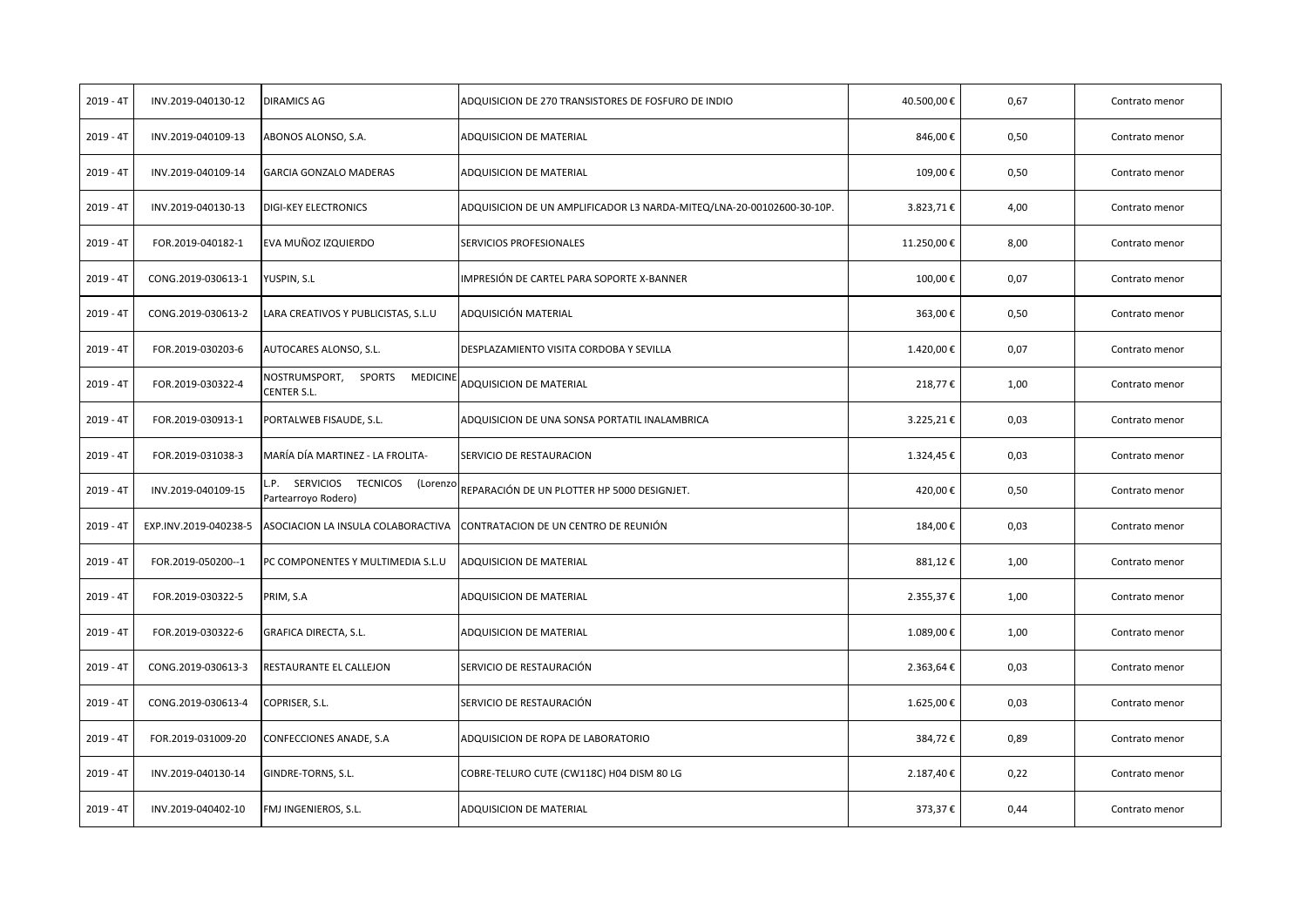| $2019 - 4T$ | INV.2019-040402-11 | FISHER SCIENTIFIC, S.L.                       | ADQUISICION DE MATERIAL                                             | 241,47€    | 0,44  | Contrato menor |
|-------------|--------------------|-----------------------------------------------|---------------------------------------------------------------------|------------|-------|----------------|
| $2019 - 4T$ | INV.2019-040109-16 | <b>VIVEROS SANCHEZ</b>                        | ADQUISICION DE SIETE ARBOLES                                        | 240,91€    | 1,00  | Contrato menor |
| $2019 - 4T$ | INV.2019-040228-1  | SEINSA-MARÍA<br>ROSARIO<br>FERNANDEZ<br>VALLE | ADQUISICION DE UN EQUIPO                                            | 795,00€    | 1,00  | Contrato menor |
| $2019 - 4T$ | FOR.2019-030203-7  | GRUPO HOTELES PLAYA, S.A.                     | ALOJAMIENTO CORDOBA Y SEVILLA                                       | 1.000,91€  | 0,07  | Contrato menor |
| 2019 - 4T   | FOR.2019-031104-3  | ROTATORY SPORTS, S.L.                         | SERVICIO DE FORMACION                                               | 2.250,00€  | 1,00  | Contrato menor |
| $2019 - 4T$ | INV.2019-040173-1  | EL CORTE INGLES, S.A.                         | ADQUISICION DE MATERIAL                                             | 666,01€    | 0,03  | Contrato menor |
| $2019 - 4T$ | FOR.2019-030322-7  | MEDICAL SCAN, S.L.                            | ADQUISICION DE MATERIAL                                             | 1.270,07€  | 1,00  | Contrato menor |
| $2019 - 4T$ | CONG.2019-030614-7 | YUSPIN, S.L                                   | ADQUISICION DE CARTELES                                             | 100,00€    | 0,07  | Contrato menor |
| $2019 - 4T$ | FOR.2019-031104-4  | LOTES DIALVA, S.A. (SADIVAL)                  | ADQUISICION DE MATERIAL PROTOCOLARIO                                | 945,00€    | 0,50  | Contrato menor |
| $2019 - 4T$ | CUL.2019-010403-21 | PRINT&RAW                                     | IMPRESIÓN DE 50 LONAS PARA LA EXPOSICION LA FOSA                    | 1.793,63€  | 0,07  | Contrato menor |
| 2019 - 4T   | SC.2019-010700-1   | ESTUARTE-COMUNICACIÓN<br>CREATIVA,<br>S.L.    | ADQUISICION REGALOS INSTITUCIONALES                                 | 12.396,70€ | 3,00  | Contrato menor |
| $2019 - 4T$ | INV.2019-040109-17 | CONFORAMA                                     | ADQUISICION DE DOS FRIGORIFICOS PARA EL BANCO DE SEMILLAS           | 360,33€    | 1,00  | Contrato menor |
| $2019 - 4T$ | FOR.2019-031104-5  | IN & OUT, S.L.                                | CONTRATACION DE SERVICIOS PROFESIONALES DE UN DISEÑADOR             | 4.800,00€  | 0,22  | Contrato menor |
| $2019 - 4T$ | INV.2019-040114-1  | <b>HIPERCOR</b>                               | ACTOS PROTOCOLARIOS                                                 | 496,00€    | 0,03  | Contrato menor |
| $2019 - 4T$ | INV.2019-040251-2  | AMAZON EU S.a.r.l. Sucursal España            | ADQUISICION DE MATERIAL                                             | 86,50€     | 1,00  | Contrato menor |
| $2019 - 4T$ | FOR.2019-030529-6  | CAFÉ ESCONDITE COMERCIAL, S.L.                | CENA FINAL MASTER INTERNACIONAL TRICOLOGIA Y TRASPLANTE CAPILAR     | 2.181,82€  | 0,03  | Contrato menor |
| 2019 - 4T   | FOR.2019-031009-21 | SEYCA, S.L.                                   | REPARACION DE UNA BOMBA DE ACEITE                                   | 565,00€    | 0,22  | Contrato menor |
| $2019 - 4T$ | FOR.2019-031119-2  | EDITORIAL MEDICA SEPIN                        | SUSCRIPCION DIGITAL A TOP JURIDICO Y A REVISTA PROPIEDAD HORIZONTAL | 361,28€    | 12,00 | Contrato menor |
| $2019 - 4T$ | INV.2019-040129-2  | <b>ASSECO SPAIN</b>                           | ADQUISICION DE MATERIAL                                             | 153,38€    | 0,44  | Contrato menor |
| $2019 - 4T$ | INV.2019-040255-1  | PC COMPONENTES Y MULTIMEDIA S.L.U             | ADQUISICION DE COMPONENTES INFORMATICOS                             | 1.571,63€  | 0,44  | Contrato menor |
| $2019 - 4T$ | EXT.2019-022202-8  | DOMINGO GARCIA PEREZ, S.L.                    | SERVICIO TRANSPORTE A COGOLLUDO - GUADALAJARA                       | 360,00€    | 0,03  | Contrato menor |